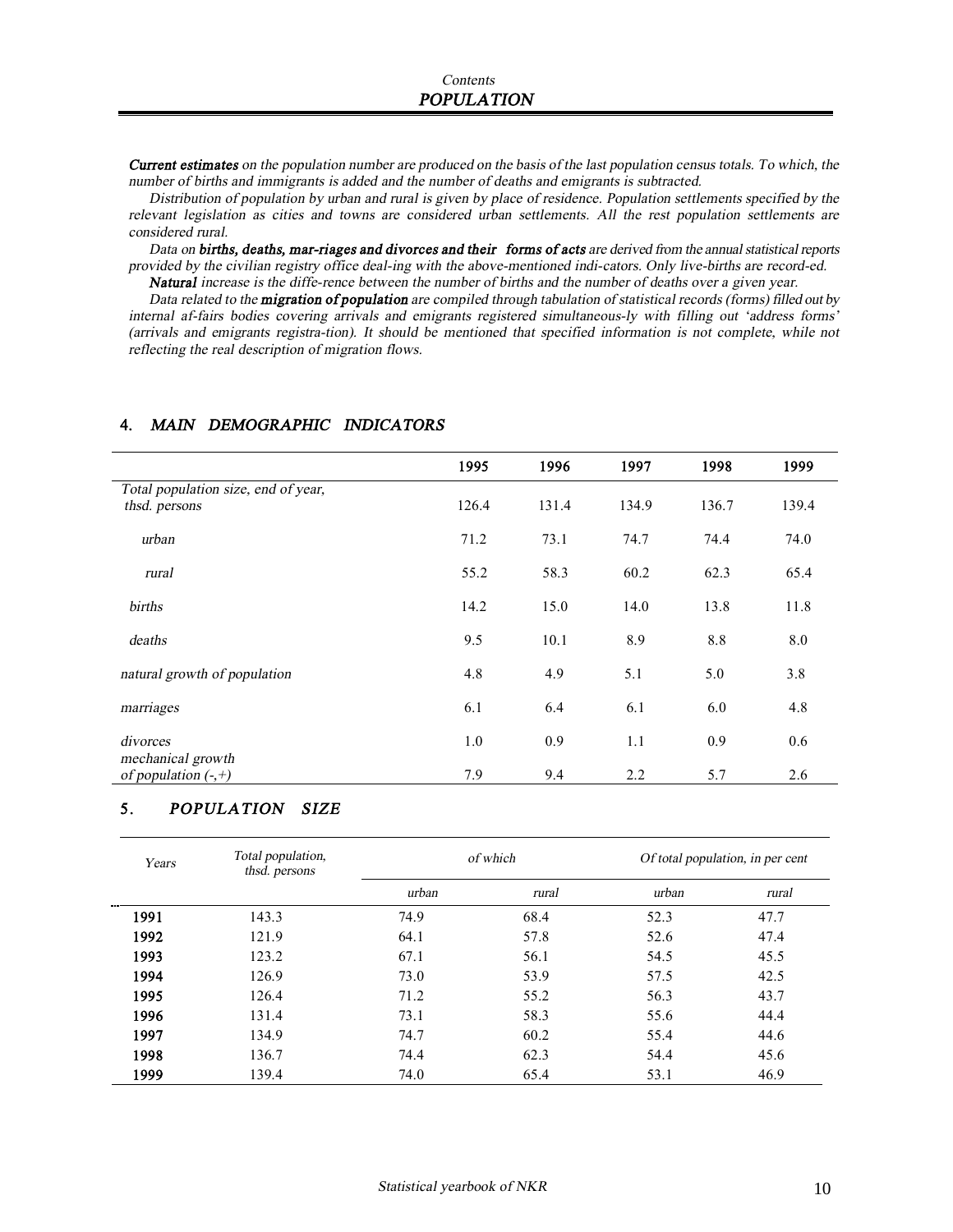#### *Contents* **6.** *POPULATION DISTRIBUTION BY SEX AND AGE, at the end of 1999*

|                      |               | of which                 |              |              | Of total population, in per cent |              |
|----------------------|---------------|--------------------------|--------------|--------------|----------------------------------|--------------|
|                      | thsd. persons | Total,<br>urban<br>rural |              |              | of which                         |              |
|                      | Total         |                          | urban        | rural        |                                  |              |
| <b>Total</b>         | 139.4         | 74.0                     | 65.4         | 100.0        | 100.0                            | 100.0        |
| of which by sex:     |               |                          |              |              |                                  |              |
| males                | 66.9          | 35.3                     | 31.6         | 48.0         | 47.7                             | 48.3         |
| females              | 72.5          | 38.7                     | 33.8         | 52.0         | 52.3                             | 51.7         |
| of which by age:     |               |                          |              |              |                                  |              |
| $0 - 6$              | 12.8          | 7.1                      | 5.7          | 9.2          | 9.6                              | 8.7          |
| $7 - 17$             | 23.1          | 11.7                     | 11.4         | 16.6         | 15.8                             | 17.4         |
| 18-59<br>60 and over | 80.7<br>22.8  | 43.1<br>12.0             | 37.5<br>10.8 | 57.9<br>16.4 | 58.2<br>16.2                     | 57.3<br>16.5 |

# **7.** *POPULATION OF THE NAGORNO- KARABAKH REPUBLIC BY REGIONS, at the year-end*

|                 | 1995                     | 1996                     | 1997                     | 1998                     | 1999  |
|-----------------|--------------------------|--------------------------|--------------------------|--------------------------|-------|
| Total           | 126.4                    | 131.4                    | 134.9                    | 136.7                    | 139.4 |
| urban           | 71.2                     | 73.1                     | 74.7                     | 74.4                     | 74.0  |
| rural           | 55.2                     | 58.3                     | 60.2                     | 62.3                     | 65.4  |
| Stepanakert     | 54.7                     | 54.8                     | 55.0                     | 55.5                     | 55.7  |
| urban           | 54.7                     | 54.8                     | 55.0                     | 55.5                     | 55.7  |
| Askeran         | 15.5                     | 15.5                     | 15.9                     | 16.2                     | 16.1  |
| urban           | 2.1                      | 2.0                      | 2.1                      | 2.2                      | 2.3   |
| rural           | 13.4                     | 13.5                     | 13.8                     | 14.0                     | 13.8  |
| Hadrout         | 10.9                     | 11.0                     | 11.5                     | 11.2                     | 11.3  |
| urban           | 2.3                      | 2.2                      | 2.5                      | 2.4                      | 2.5   |
| rural           | 8.6                      | $8.8\,$                  | 9.0                      | $8.8\,$                  | 8.8   |
| Martakert       | 17.6                     | 17.6                     | 18.3                     | 18.2                     | 18.4  |
| urban           | 3.3                      | 3.6                      | 3.6                      | 3.6                      | 3.6   |
| rural           | 14.3                     | 14.0                     | 14.7                     | 14.6                     | 14.8  |
| <b>Martouni</b> | 22.6                     | 22.8                     | 22.9                     | 22.7                     | 22.6  |
| urban           | 5.3                      | 5.6                      | 5.8                      | 5.5                      | 4.5   |
| rural           | 17.3                     | 17.2                     | 17.1                     | 17.2                     | 18.1  |
| Shahoumyan      |                          | $\rm 0.8$                | $0.8\,$                  | $\rm 0.8$                | 1.7   |
| urban           |                          | $\overline{\phantom{a}}$ | $\overline{\phantom{a}}$ | $\overline{\phantom{a}}$ | 0.3   |
| rural           |                          | $0.8\,$                  | 0.8                      | 0.8                      | 1.4   |
| Shoushi         | 5.0                      | 4.9                      | 4.8                      | 4.1                      | 3.9   |
| urban           | 3.6                      | 3.6                      | 3.6                      | 2.9                      | 2.6   |
| rural           | 1.4                      | 1.3                      | 1.2                      | 1.2                      | 1.3   |
| Qashatagh       | $\overline{\phantom{a}}$ | 4.0                      | 5.6                      | $\boldsymbol{8.0}$       | 9.8   |
| urban           |                          | 1.3                      | $2.0\,$                  | 2.3                      | 2.5   |
| rural           |                          | 2.7                      | 3.6                      | 5.7                      | 7.2   |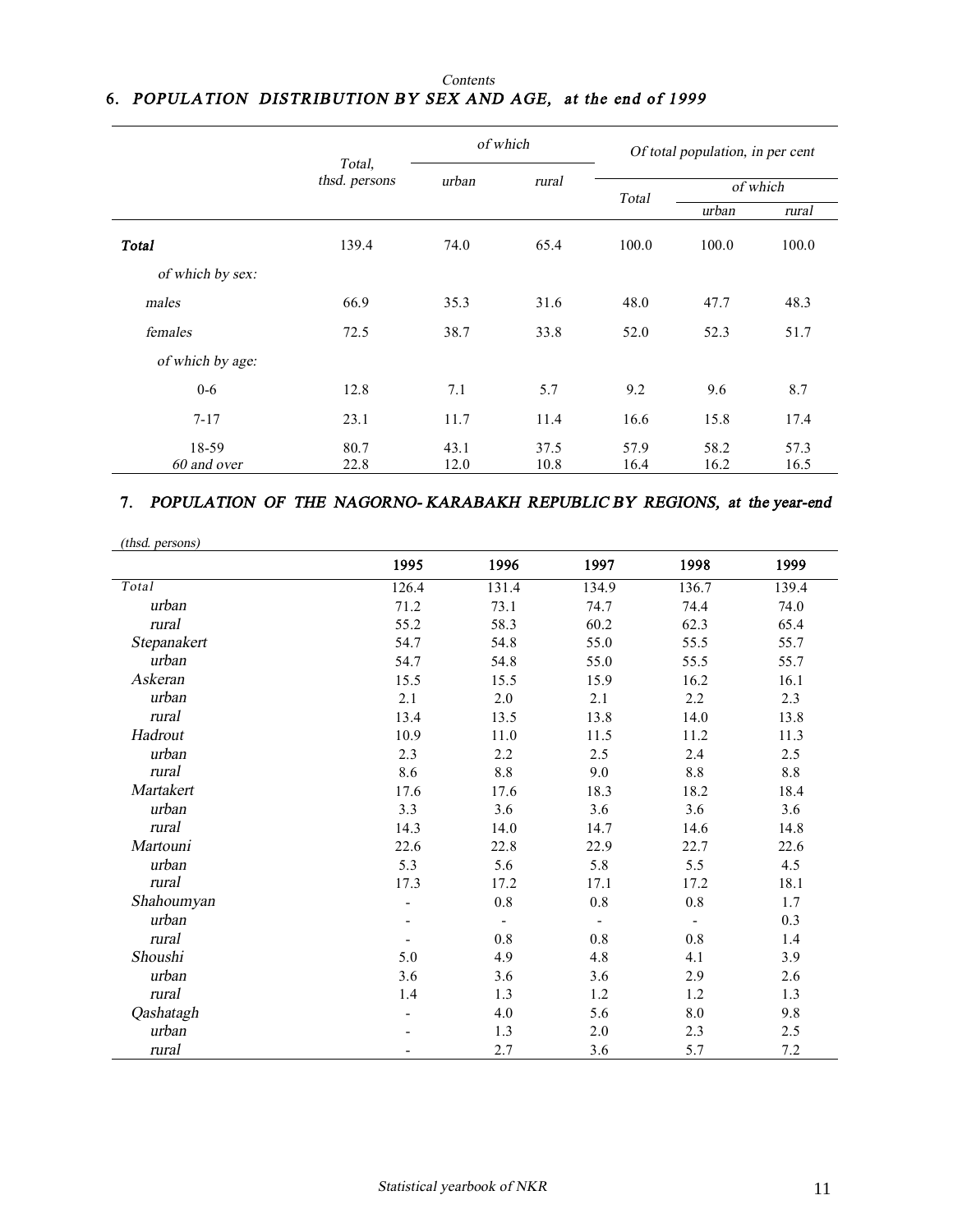*Contents*

## **8.***POPULATION OF REGION CENTRES OF NAGORNO-KARABAKH REPUBLIC , at the end of year*

|                    | 1995  | 1996                     | 1997  | 1998  | 1999  |
|--------------------|-------|--------------------------|-------|-------|-------|
| Total              | 126.4 | 131.4                    | 134.9 | 136.7 | 139.4 |
| Stepanakert        | 54.7  | 54.8                     | 55.0  | 55.5  | 55.7  |
| Askeran region     | 15.5  | 15.5                     | 15.9  | 16.2  | 16.1  |
| Askeran city       | 2.1   | 2.0                      | 2.1   | 2.2   | 2.3   |
| Hadrout region     | 10.9  | 11.0                     | 11.5  | 11.2  | 11.3  |
| Hadrout city       | 2.3   | 2.2                      | 2.5   | 2.4   | 2.5   |
| Martakert region   | 17.6  | 17.6                     | 18.3  | 18.2  | 18.4  |
| Martakert city     | 3.3   | 2.9                      | 3.6   | 3.6   | 3.6   |
| Martouni region    | 22.6  | 22.8                     | 22.9  | 22.7  | 22.6  |
| Martouni city      | 5.3   | 4.7                      | 4.9   | 4.6   | 4.5   |
| Shahoumyan region* | -     | 0.8                      | 0.8   | 0.8   | 1.7   |
| Aknaberd           | -     | 0.6                      | 0.6   | 0.6   | 0.5   |
| Qarvachar city     |       | $\overline{\phantom{a}}$ |       |       | 0.3   |
| Shoushi region     | 5.0   | 4.9                      | 4.8   | 4.1   | 3.9   |
| Shoushi city       | 3.6   | 3.6                      | 3.6   | 2.9   | 2.6   |
| Qashatagh region   |       | 4.0                      | 5.6   | 8.0   | 9.8   |
| Berdzor city       |       | 1.0                      | 1.7   | 2.2   | 2.1   |

*(thsd. persons)*

• *Before 1998 the rural settlement of Aknaberd was Shahoumyan region centre, and since <sup>1999</sup> – city of Qarvachar is.* 

## *INDICATORS OF POPULATION NATURAL MOVEMENTS*

# **9.** *BIRTHS, DEATHS AND NATURAL GROWTH OF POPULATION*

|                  |               | Total     |                |               | per 1000 inhabitants |                          |
|------------------|---------------|-----------|----------------|---------------|----------------------|--------------------------|
|                  |               | persons - |                |               |                      |                          |
| Years            | <b>Births</b> | Deaths    | Natural growth | <b>Births</b> | Deaths               | <b>Natural</b><br>growth |
| Total population |               |           |                |               |                      |                          |
| 1995             | 1799          | 1197      | 602            | 14.2          | 9.5                  | 4.8                      |
| 1996             | 1964          | 1323      | 641            | 15.0          | 10.1                 | 4.9                      |
| 1997             | 1887          | 1205      | 682            | 14.0          | 8.9                  | 5.1                      |
| 1998             | 1897          | 1207      | 690            | 13.8          | 8.8                  | 5.0                      |
| 1999             | 1645          | 1104      | 541            | 11.8          | $\boldsymbol{8.0}$   | 3.8                      |
| Urban population |               |           |                |               |                      |                          |
| 1995             | 1054          | 611       | 443            | 14.8          | 8.6                  | 6.2                      |
| 1996             | 1152          | 671       | 481            | 15.8          | 9.2                  | 6.6                      |
| 1997             | 1079          | 595       | 484            | 14.4          | 7.9                  | 6.5                      |
| 1998             | 1043          | 567       | 476            | 14.0          | 7.6                  | 6.4                      |
| 1999             | 816           | 486       | 330            | 11.0          | 6.6                  | 4.4                      |
| Rural population |               |           |                |               |                      |                          |
| 1995             | 745           | 586       | 159            | 13.5          | 10.6                 | 2.9                      |
| 1996             | 812           | 652       | 160            | 13.9          | 11.2                 | 2.7                      |
| 1997             | 808           | 610       | 198            | 13.4          | 10.1                 | 3.3                      |
| 1998             | 854           | 640       | 214            | 13.7          | 10.3                 | 3.4                      |
| 1999             | 829           | 618       | 211            | 12.7          | 9.4                  | 3.3                      |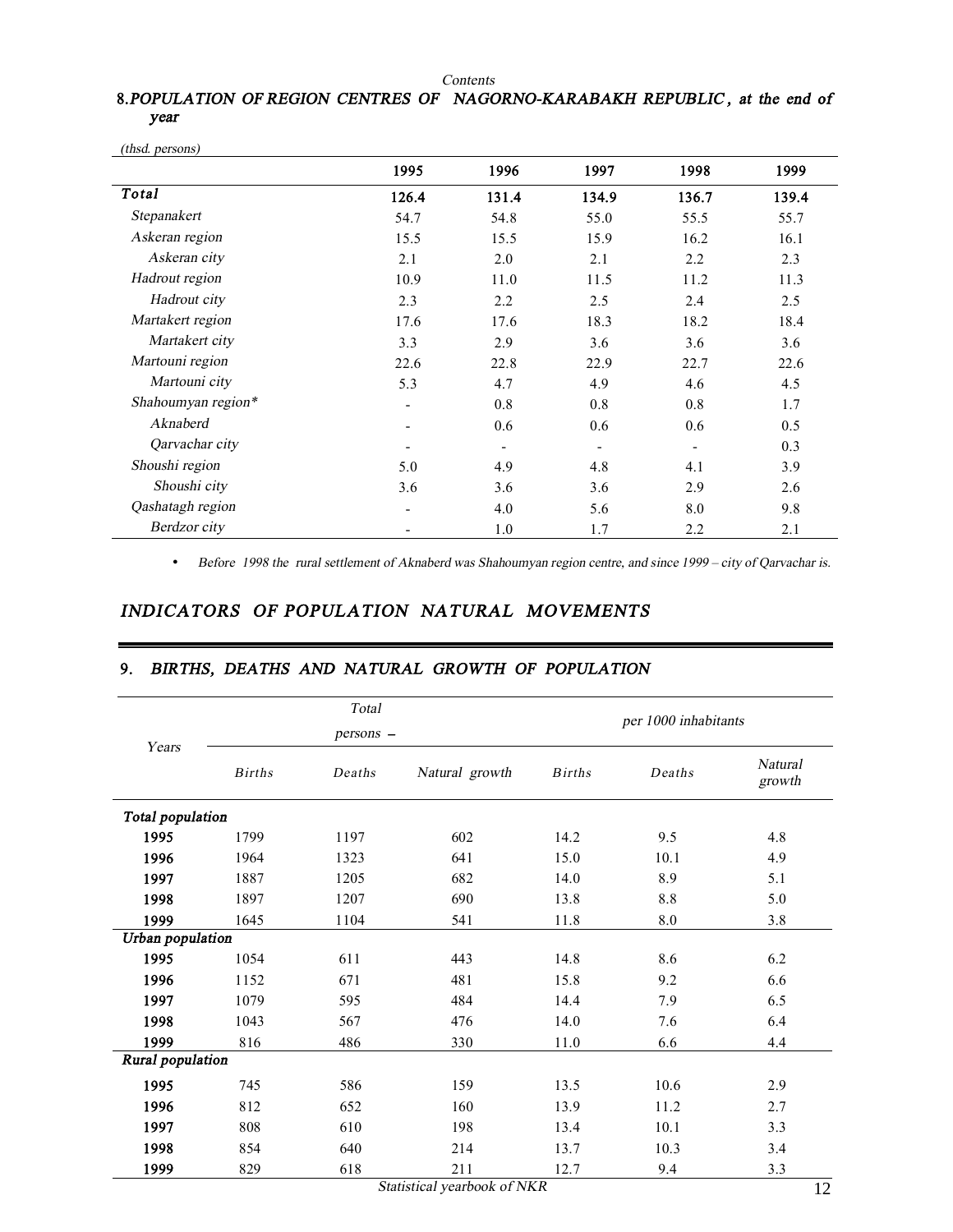### *10. FERTILITY RATES IN URBAN SETTLEMENTS AND RURAL AREAS*

| (live-births per 1000 inhabitants) |       |                |                |
|------------------------------------|-------|----------------|----------------|
| Years                              | Total | In urban areas | In rural areas |
| 1995                               | 14.2  | 14.8           | 13.5           |
| 1996                               | 15.0  | 15.8           | 13.9           |
| 1997                               | 14.0  | 14.4           | 13.4           |
| 1998                               | 13.8  | 14.0           | 13.7           |
| 1999                               | 11.8  | 11.0           | 12.7           |

## *MORTALITY*

#### *11. MORTALITY RATES IN URBAN SETTLEMENTS AND RURAL AREAS*

| Years | Total | In urban areas | In rural areas |
|-------|-------|----------------|----------------|
| 1995  | 9.5   | 8.6            | 10.6           |
| 1996  | 10.1  | 9.2            | 11.2           |
| 1997  | 8.9   | 7.9            | 10.1           |
| 1998  | 8.8   | 7.6            | 10.3           |
| 1999  | 8.0   | 6.6            | 9.4            |

#### *12. INFANT MORTALITY RATES IN URBAN SETTLEMENTS AND RURAL AREAS*

| (number of deaths per 1000 births) |       |                |                |
|------------------------------------|-------|----------------|----------------|
| Years                              | Total | In urban areas | In rural areas |
| 1995                               | 23.9  | 20.8           | 27.9           |
| 1996                               | 21.5  | 18.8           | 25.2           |
| 1997                               | 20.9  | 25.4           | 14.8           |
| 1998                               | 18.0  | 20.2           | 15.5           |
| 1999                               | 11.0  | 12.8           | 9.2            |